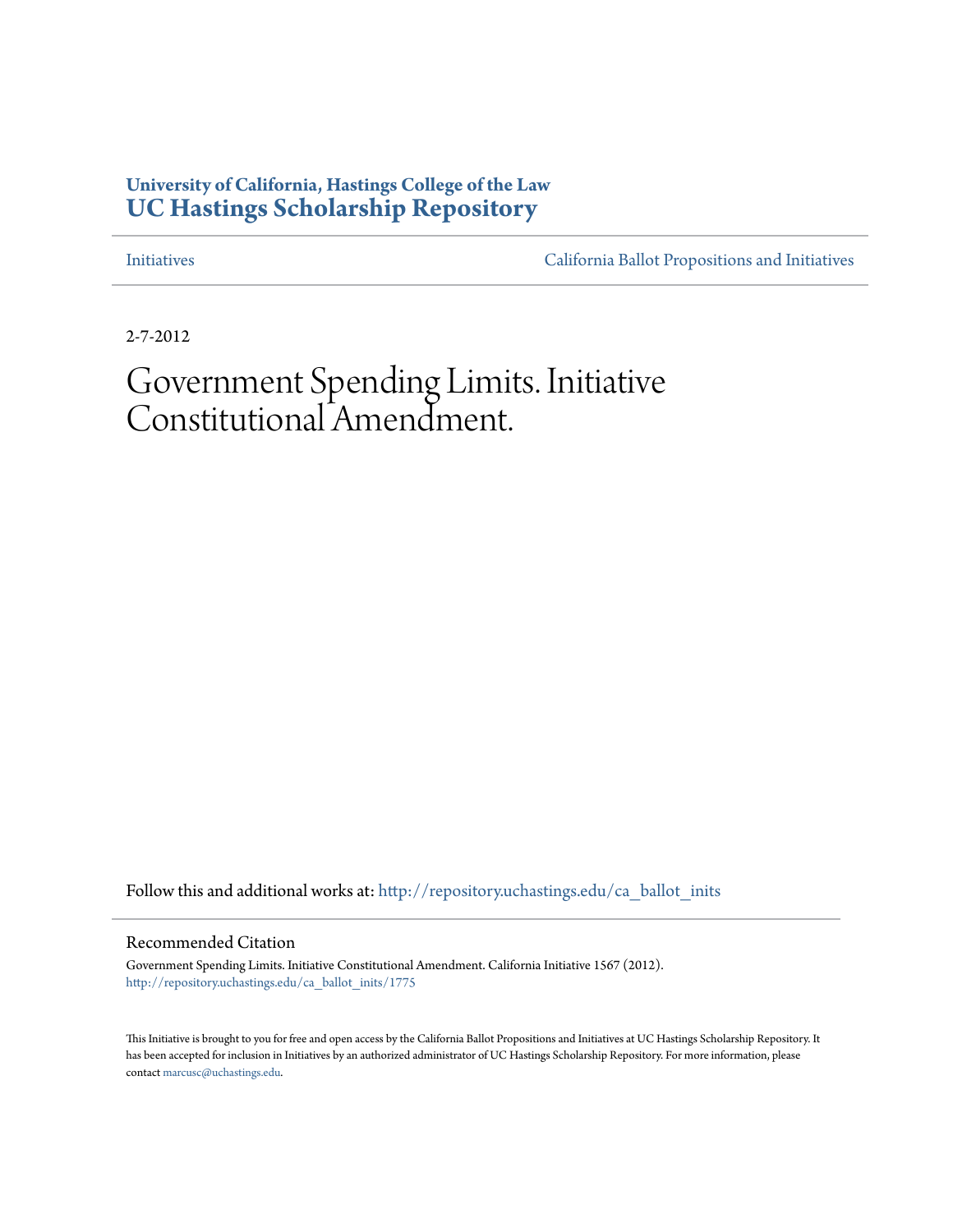

**DEBRA BOWEN** I SECRETARY OF STATE STATE OF CALIFORNIA | ELECTIONS **1500 nth Street, sth F100r ISacramento, CA 9S8141 Te1 (916) 657-21661 Fax (916) 653<J214 lwww.sos.ca.gov** 

July 19, 2012

County Clerk/Registrar of Voters (CC/ROV) Memorandum #12237

| $TO^{\cdot}$ | All County Clerks/Registrars of Voters and Proponents |  |
|--------------|-------------------------------------------------------|--|
| FROM:        | Katherine Montgomery<br>Initiative Program Manager    |  |

RE: Initiative: Failure of #1567, Related to Government

Pursuant to Elections Code section 9030(b), you are hereby notified that the total number of signatures for the hereinafter named initiative constitutional amendment filed with all county elections officials is less than 100 percent of the number of qualified voters required to find the petition sufficient; therefore, the petition has failed.

TITLE: GOVERNMENT SPENDING LIMITS. INITIATIVE CONSTITUTIONAL AMENDMENT.

SUMMARY DATE: February 7, 2012

PROPONENTS: Steven S. Lucas and Thomas W. Hiltachk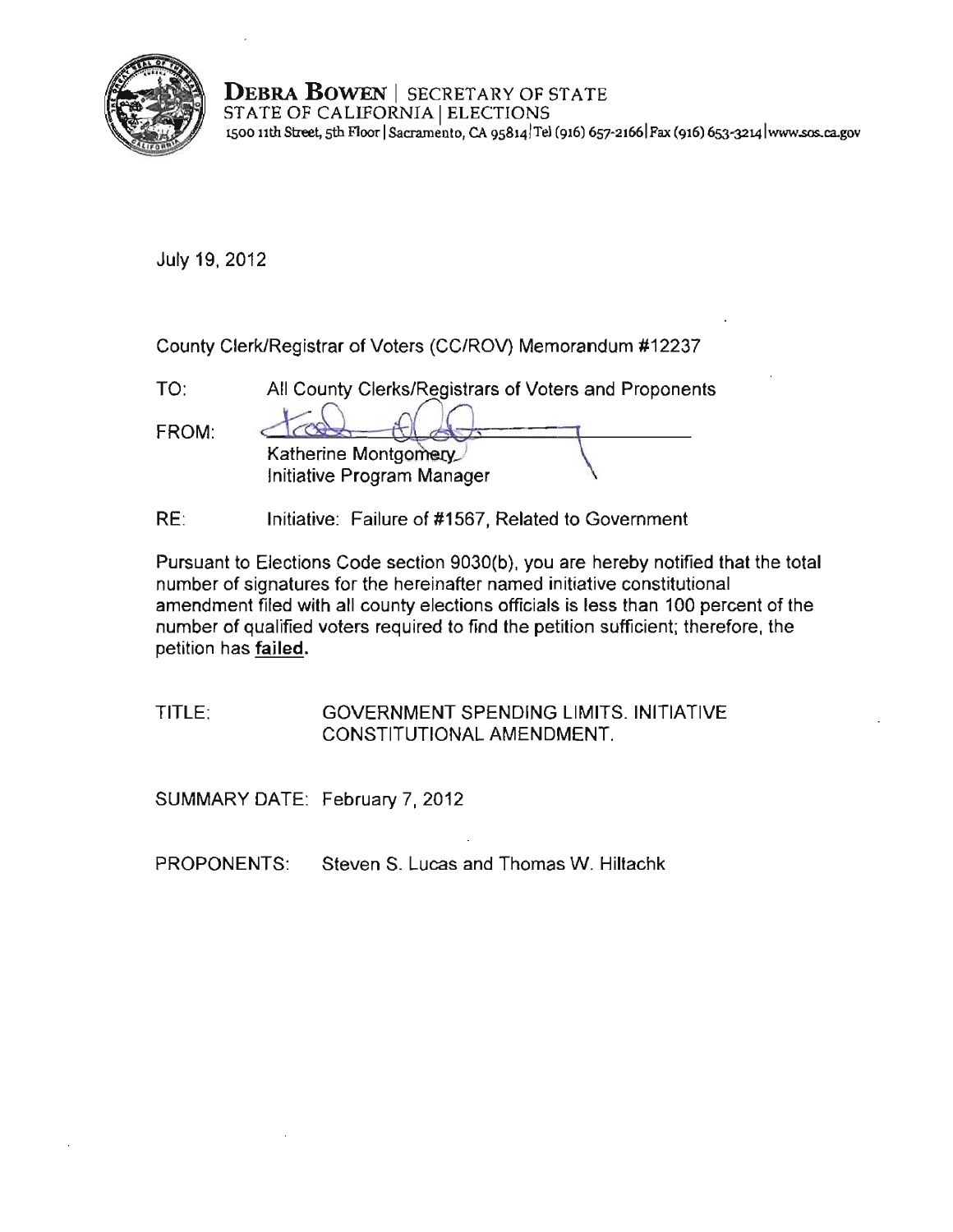

DEBRA BOWEN | SECRETARY OF STATE STATE OF CALIFORNIA I ELECTIONS **l500 nth Street, sth Floor ISacramento, CA 9S8141Tel (916) 657-21661Fax (916) 6s3-3214 [lwww..sos.cagov](www.sos.ca.gov)** 

February 8, 2012

County Clerk/Registrar of Voters (CC/ROV) Memorandum #12056

TO: All County Clerks/Registrars of Voters and Proponents FROM: Rhonda Pasculal  $\frac{1}{\sqrt{2}}$ Program Manager

RE: Initiative: 1567, Related to Government

Pursuant to Elections Code section 9004 (c), we transmit herewith a copy of the Title and Summary prepared by the Attorney General on a proposed initiative measure entitled:

#### GOVERNMENT SPENDING LIMITS. INITIATIVE CONSTITUTIONAL AMENDMENT.

The proponents of the above-named measure are:

Steven S. Lucas Thomas W. Hiltachk c/o Nielsen, Mersksamer, Parrinello, Gross & Leoni, LLP Attn: Steven S. Lucas 2350 Kerner Blvd., Suite 250 San Rafael, CA 94901

(415) 389-6800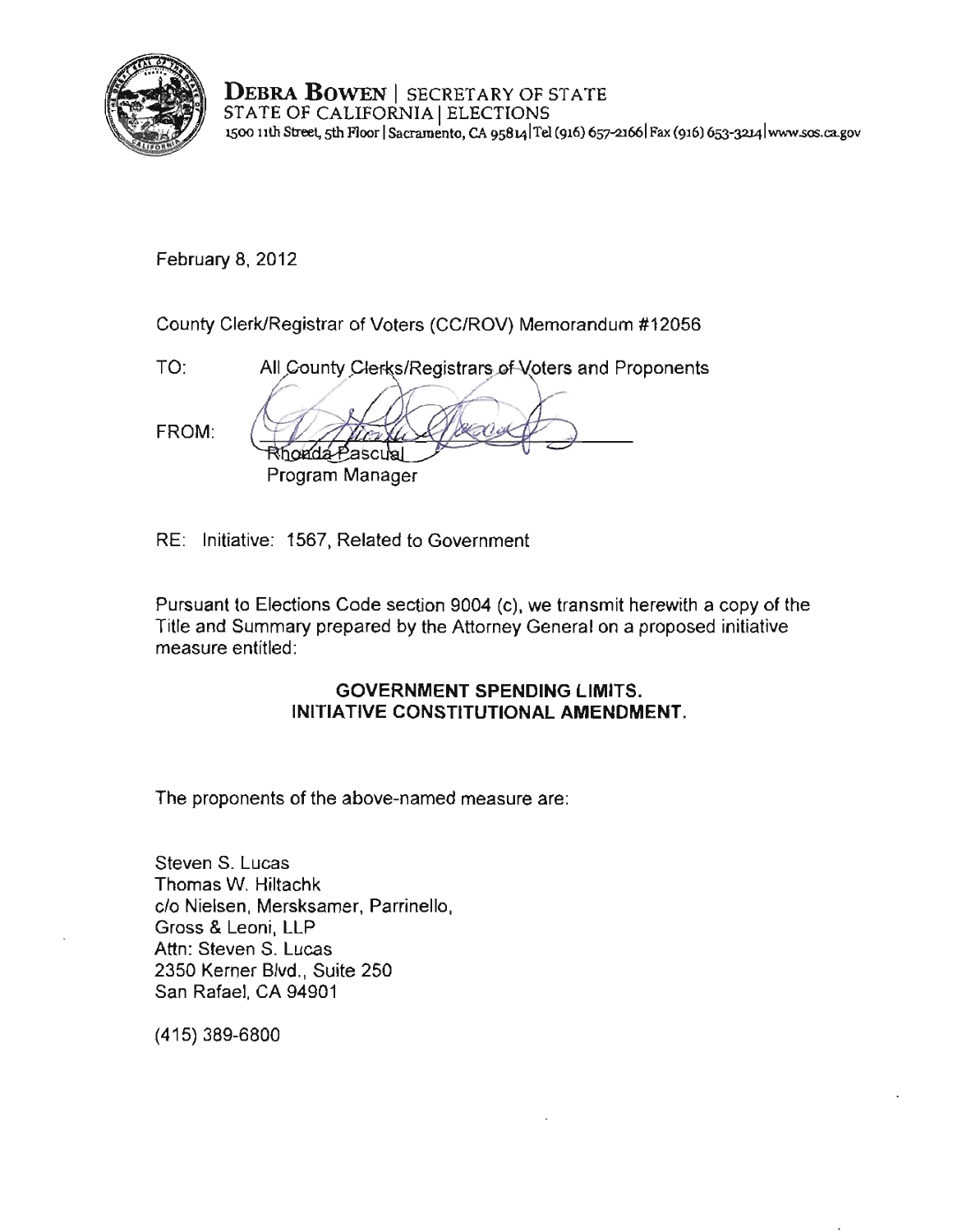#### **#1567**

 $\cdot$ 

#### **GOVERNMENT SPENDING LIMITS. INITIATIVE CONSTITUTIONAL AMENDMENT.**

#### **CIRCULATING AND FILING SCHEDULE**

| 1. | California Constitution, Article II, Section 8(b) |                                                                                                                                                                                                                                                                                                                   |
|----|---------------------------------------------------|-------------------------------------------------------------------------------------------------------------------------------------------------------------------------------------------------------------------------------------------------------------------------------------------------------------------|
| 2. |                                                   |                                                                                                                                                                                                                                                                                                                   |
| 3. | <b>Petitions Sections:</b>                        |                                                                                                                                                                                                                                                                                                                   |
|    |                                                   | a. First day Proponent can circulate Sections for                                                                                                                                                                                                                                                                 |
|    |                                                   | b. Last day Proponent can circulate and file with the county.<br>All sections are to be filed at the same time within each                                                                                                                                                                                        |
|    |                                                   | c. Last day for county to determine total number of<br>signatures affixed to petitions and to transmit total<br>to the Secretary of State (Elections Code § 9030(b))Wednesday, 07/18/12                                                                                                                           |
|    |                                                   | (If the Proponent files the petition with the county on a date prior to<br>07/06/12, the county has eight working days from the filing of the petition<br>to determine the total number of signatures affixed to the petition and to<br>transmit the total to the Secretary of State) (Elections Code § 9030(b).) |
|    |                                                   | d. Secretary of State determines whether the total number<br>of signatures filed with all county clerks/registrars of<br>voters meets the minimum number of required signatures                                                                                                                                   |
|    |                                                   | e. Last day for county to determine total number of qualified<br>voters who signed the petition, and to transmit certificate<br>with a blank copy of the petition to the Secretary of State                                                                                                                       |

**\* Date varies based on the date of county receipt.**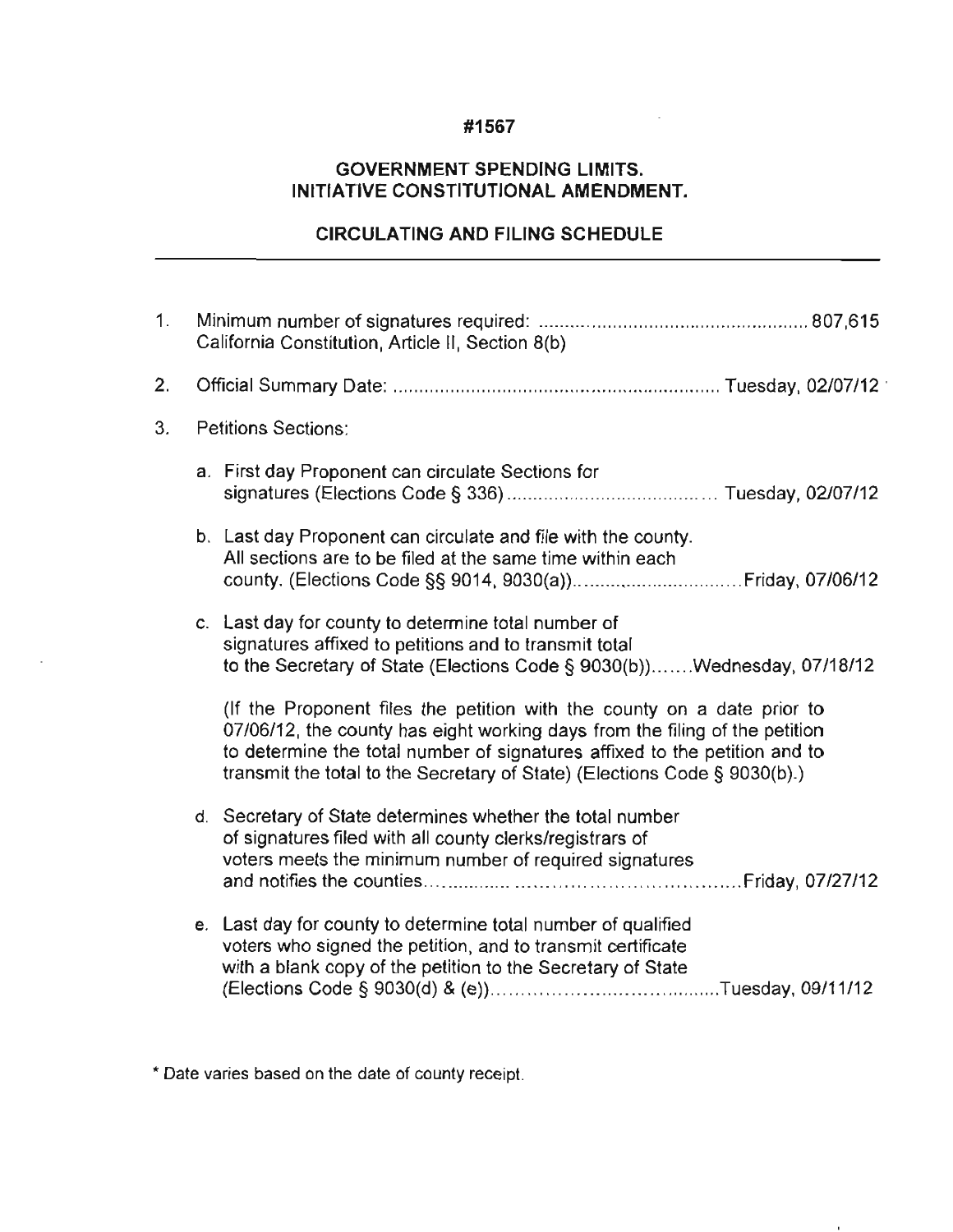(If the Secretary **of** State notifies the county to determine the number of qualified voters who signed the petition on a date other than 07/27/12. the last day is no later than the thirtieth working day after the county's receipt of notification). (Elections Code § 9030(d) & (e).)

f. **If** the signature count is more than 888.377 or less than 767.235 then the Secretary of State certifies the petition as qualified or failed. and notifies the counties. **If** the signature count is between 767.235 and 888.377 inclusive. then the Secretary of State notifies the counties using the random sampling technique to determine the validity of **all**  signatures (Elections Code § 9030(f) & (g); 9031(a))............. Friday, 09/21/12<sup>\*</sup>

g. Last day for county to determine actual number of all qualified voters who signed the petition. and to transmit certificate with a blank copy of the petition to the Secretary of State. (Elections Code § 9031(b) & (c)) ...... ................................... Monday. 11/05/12

(If the Secretary of State notifies the county to determine the number of qualified voters who have signed the petition on a date other than 09/21/12. the last day is no later than the thirtieth working day after the county's receipt of notification.) (Elections Code § 9031(b) & (c).)

h. Secretary of State certifies whether the petition has been signed by the number of qualified voters required to declare the petition sufficient (Elections Code §§ 9031(d). 9033) ......... Friday. 11/9/12"

**\*Date varies based on the date of county receipt.**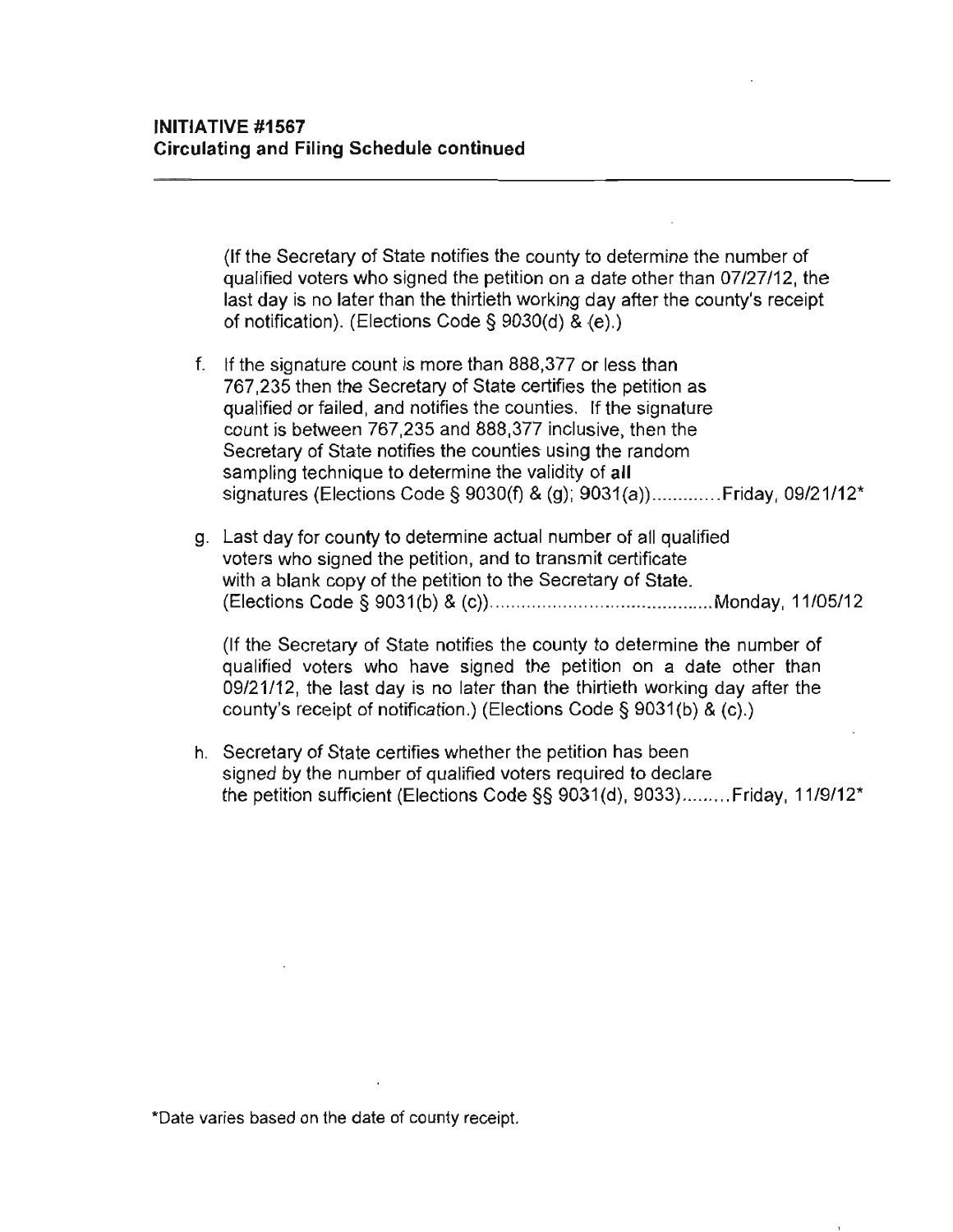- California law prohibits the use of signatures, names and addresses gathered on initiative petitions for any purpose other than to qualify the initiative measure for the ballot. This means that the petitions cannot be **used to create or add to mailing lists or similar lists for any purpose,**  including fundraising or requests for support. Any such misuses constitutes a crime under California law. Elections Code § 18650; Bilofsky v. Deukmejian (1981) 124 Cal.App.3d 825, 177 Cal.Rptr. 621; 63 Ops.CaI.Atty.Gen. 37 (1980).
- Please refer to Elections Code §§ 100, 101, 104, 9008, 9009, 9013, 9021, and 9022 for appropriate format and type consideration in printing, typing and otherwise preparing your initiative petition for circulation and signatures. Please send a copy of the petition after you have it printed. This copy is not for our review or approval, but to supplement our file.
- **Your attention is directed to the campaign disclosure requirements of the Political Reform Act of** 1974, Government Code section 81000 et seq.
- When writing or calling state or county elections officials, provide the official title of the initiative which was prepared by the Attorney General. Use of this title will assist elections officials in referencing the proper file.
- When a petition is presented to the county elections official for filing by someone other than the proponent, the required authorization shall **include the name or names of the persons filing the petition.**
- When filing the petition with the county elections official, please provide a blank petition for elections official use.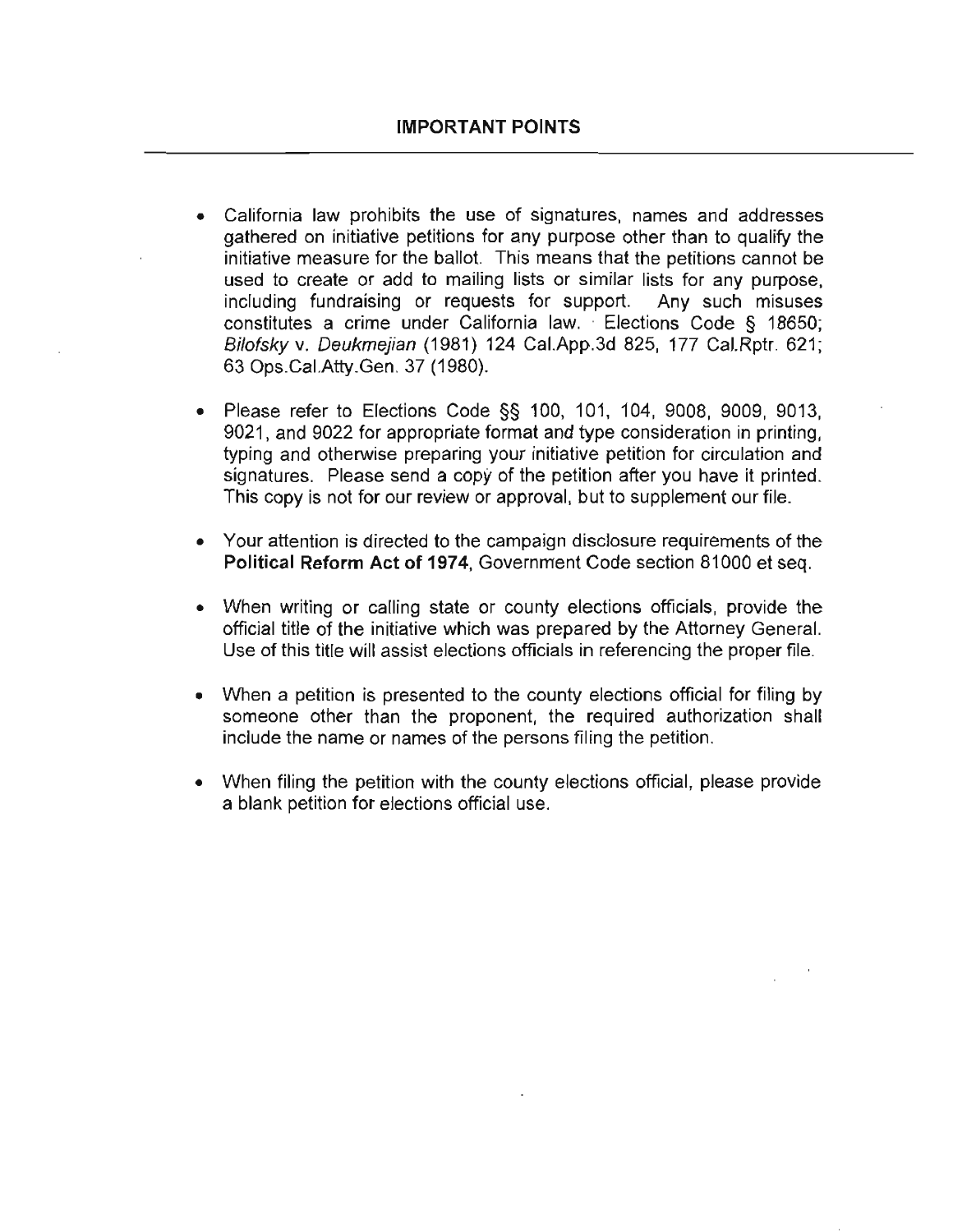The Attorney General of California has prepared the following title and summary of the chief purpose and points of the proposed measure:

#### GOVERNMENT SPENDING LIMITS. INITIATIVE CONSTITUTIONAL

AMENDMENT. Resets state spending limit to fiscal year 2010-11 level. Requires state and local governments spend tax revenue exceeding limit to repay debt when debt is 5% or more of their spending limit. When state debt is less than 5% of state spending limit, splits excess revenue between schools and budget reserves or taxpayer refunds, depending on amount. When local government debt is less than 5% of applicable spending limit, returns excess revenue to taxpayers. Requires constitutional amendment to change tenus. Forecloses Legislature's imposition, authorization, or submission to voters of tax increase absent two-thirds vote. Summary of estimate by Legislative Analyst and Director of Finance of fiscal impact on state and local government: For state government, a mueh greater likelihood that spending will be constrained by the constitutional spending limit. Consequently, state spending for ongoing programs-such as schools, community colleges, universities, health and social services, and corrections—may have to be reduced in certain years, potentially by billions of dollars. In addition, the measure could result in more state funding for reduction of bond debt, particularly in the ncar term, and in the future, more one-time funding for schools and community colleges, budget reserves, and taxpayer refunds. (11-0092)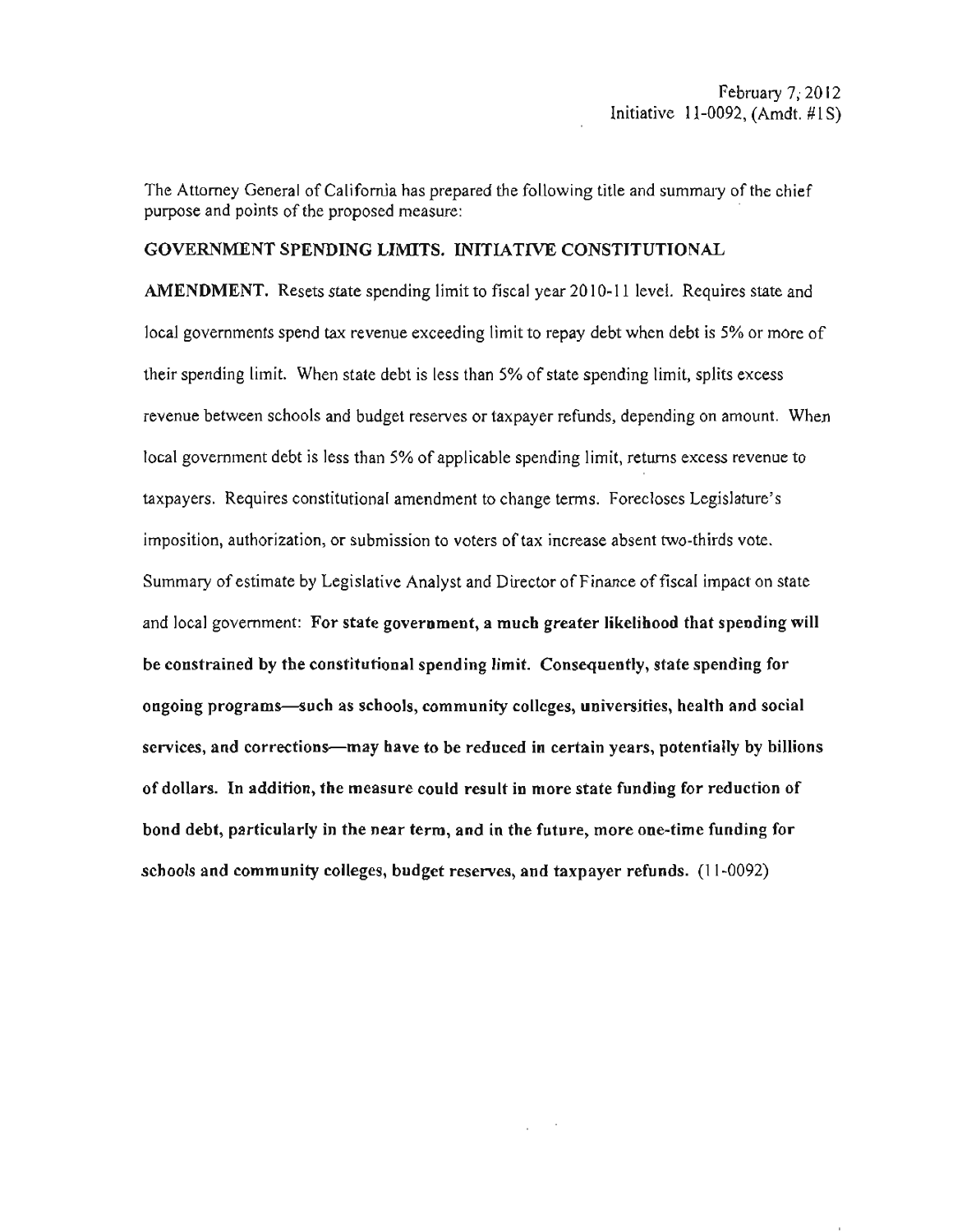KAMALA D. HARRIS *State of California Attorney General DEPARTMENT OF JUSTICE* 

FILED

etary of Sfa



1300 I STREET, SUITE 125 P.O. BOX *9442SS*  SACRAMENTO, CA 94244-2550

Public: (916) 445-9555<br>Telephone: (916) 445-4752 Facsimile: (916) 324-8835 E-Mail: Ashley.Johanssondoj.ca.gov

February 7, 2012

In the office of the Secretary of State The Honorable Debra Bowen of the State of the Secretary of State of California Secretary of State  $\sqrt{12}$   $\ell$  MAs Office of the Secretary 1500 11th Street, 5th Floor of the State of California<br>of State<br>oor Sacramento, CA 95814 Debra Bowen Secretary of State

Attention: Ms. Katherine Montgomery Elections Analyst

Dear Secretary Bowen:

Pursuant to Elections Code section 9004. you are hereby notified that on this day we sent our title and sununary for the following.p'roposed initiative to the proponent:

11-0092, A1S "Government Spending Limit Act of 2012"

A copy of that title and summary and text of the proposed initiative is enclosed. Please contact me if you have questions. Thank you.

Sincerely,

ASHLEY JOHANSSON Initiative Coordinator

For KAMALA D. HARRlS Attorney General

cc: Steven S. Lucas, Proponent Thomas W. Hiltachk, Proponent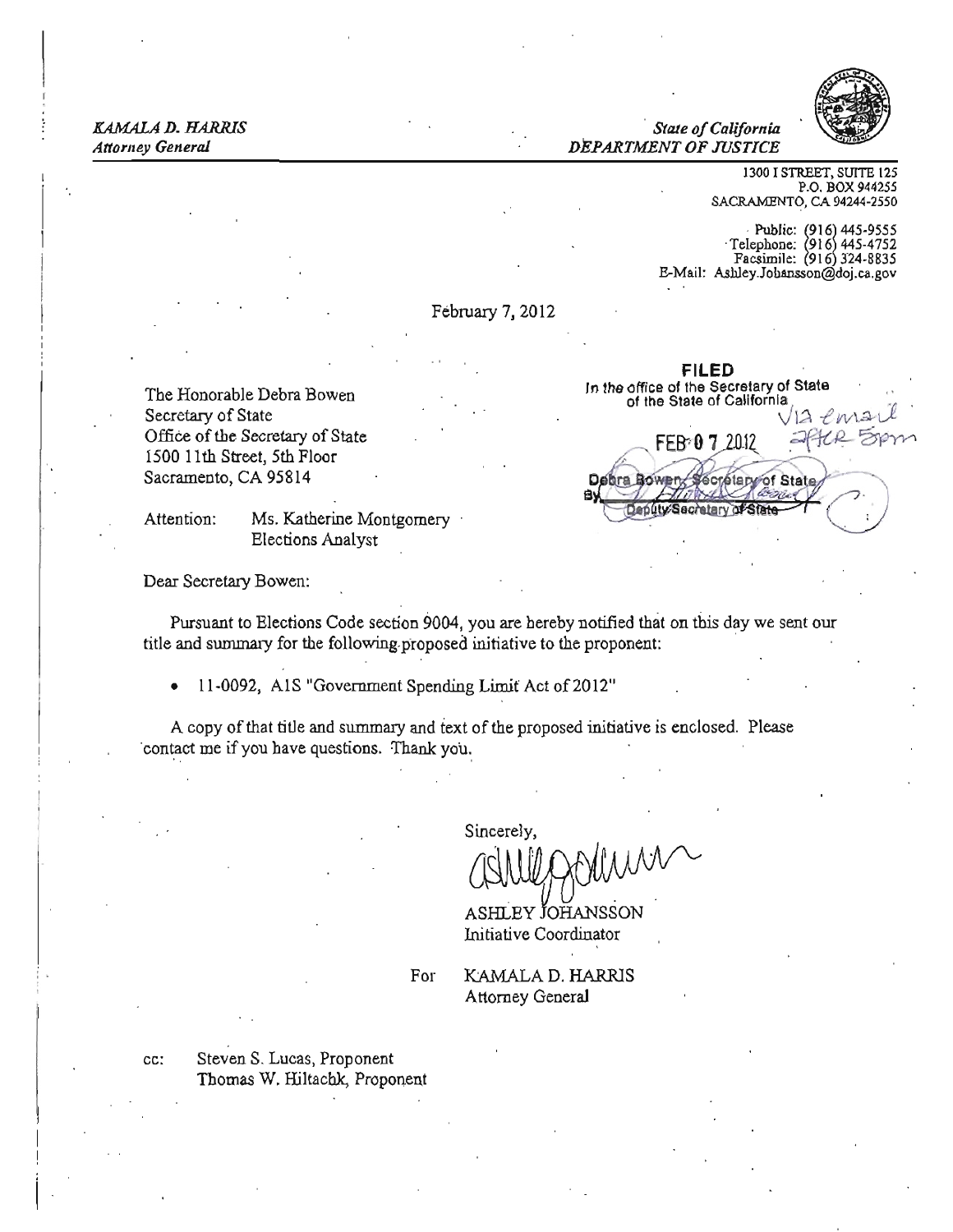INITIATIVE COORDINATOR<br>ATTORNEY GENERAL'S OFFICE

**DEC 0 9 2011** 

#### VIA **PERSONAL DELIVERY**

The Honorable Kamala D. Harris Attorney General 1300 I Street,  $17<sup>th</sup>$  Floor Sacramento, CA 95814

Attention: Dawn McFarland, Initiative Coordinator

Re: Request to Make Amendments to Initiative No. 11-0092

Dear Ms, Harris:

'.

Attached are certain amendments to Initiative No. 11-0092, which was originally filed with your office on December 6, 2011- These amendments are described on the following page of this letter, and have been incorporated into the attached draft of Initiative No, 11-0092, the "Government Spending Limit Act of 2012."

The proponents respectfully request that a title and summary be prepared for Initiative No. 11-0092 using this amended language,

All inquiries or correspondence relative to this initiative should be directed to Nielsen Merksamer Parrinello Gross & Leoni'LLP, 2350 Kerner Blvd;, Suite 250, San Rafael, CA 94901, (415) 389-6800, Attention: Steven S. Lucas.

Thank you for your assistance,

Sincerely, Sincerely, Sincerely, Sincerely, Sincerely, Sincerely, Sincerely, Sincerely, Sincerely, Sincerely, Sincerely, Sincerely, Sincerely, Sincerely, Sincerely, Sincerely, Sincerely, Sincerely, Sincerely, Sincerely, Si

Steven S. Lucas, Proponent

/ White<br>mas W. Hiltachk, Proponent

Enclosure: Proposed Initiative Constitutional Amendment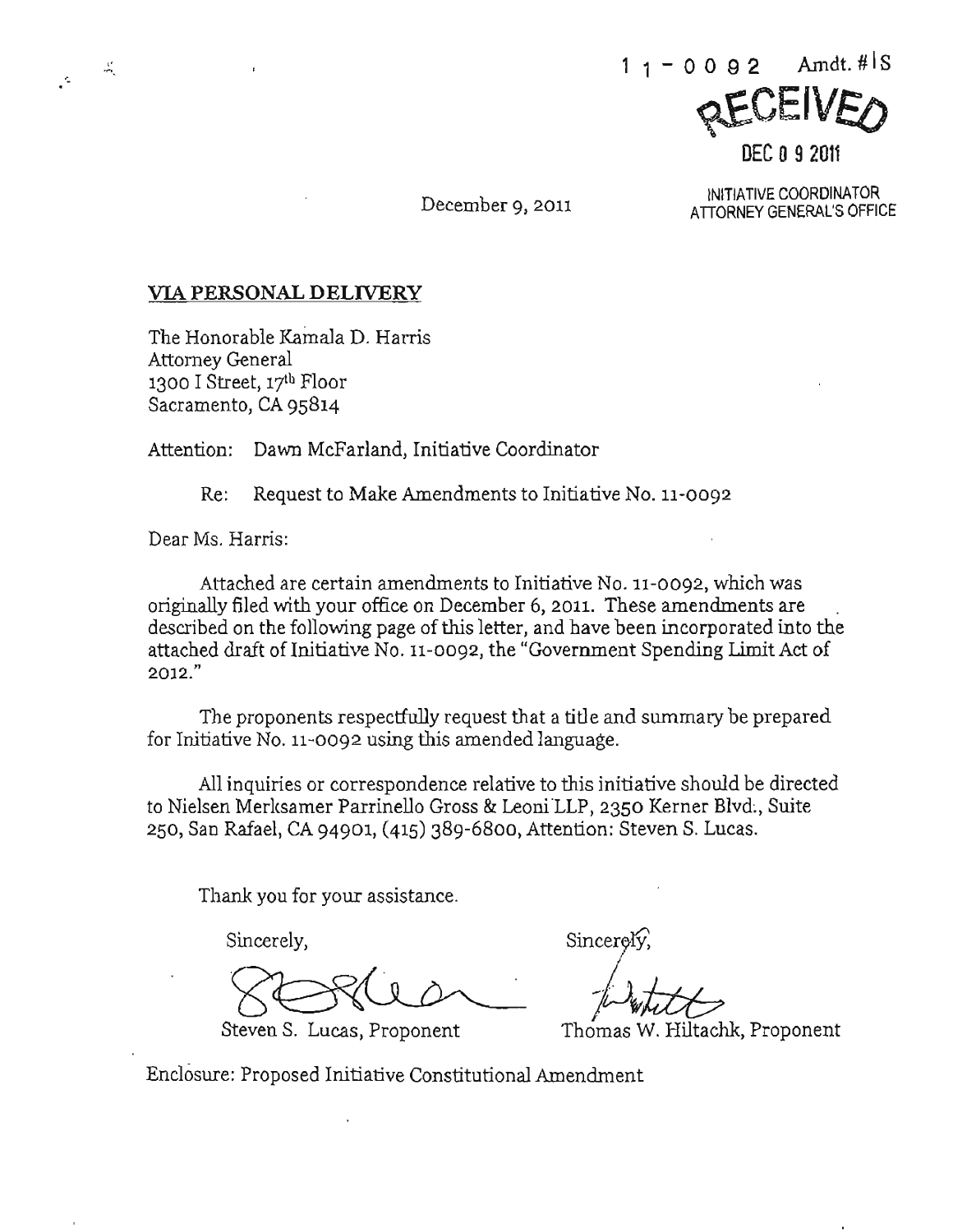#### 1. Pg. 4, Sec. 6 [Cal. Const., art.  $XIII B$ ,  $\S$  1.9(a)]

In Section 1.9(a), the phrase "total annual appropriations limit of the State for that fiscal year" has been changed to *'amount which may be appropriated by the State in compliance with this article'* 

#### 2. Pg. 4, Sec. 6 [Cal. Const., art. XIII B, § 1.9(b)]

In Section 1.9(b), the phrase "total annual appropriations limit of that entity of local government for **that fiscal year" has been changed to** *'amount wllich may be appropriated by that entity 0/local*  government in compliance with this article'

#### 3. Pg. 4, Sec. 7 [Cal. Const., art. XIII B, § 2(a)]

**In Section 2(a), the phrase "total annual appropriations limit of the State for that fiscal year" has been changed to •***amount which may be appropriated by the State in compliance with this article'* 

4. Pg. 5, Sec. 7 [Cal. Const., art. XIII  $B, \S$  2(b)]

**In Section 2(b), the phrase "total annual appropriations limit of the State for that fiscal year" has been changed to** *'amount which may be appropriated by the State in compliance* **with** *this article'* 

5. Pg. 5, Sec. 7 [Cal. Const., art. XIII B.  $\S 2(c)$ ]

**In Section 2(c), the phrase "total annual appropriations limit** of that **entity** of local **government" has been changed to <***anwunt which may be appropriated by that entity oflocal government in compliance with this article'* 

6. Pg. 6. Sec. 8 [Cal. Const., art. XIII B.  $\S$  8(c)(1)]

In the first sentence of Section  $8(c)(1)$ , the opening phrase "Proceeds of taxes levied by or for the **State" has been changed to •***With respect to the State, "proceeds oftaxes"',* **In the second sentence of Section 8(c)(1), the opening phrase "Proceeds** of taxes **levied by or for the State" has been changed to'** *"Proceeds ojtaxes'"* 

7. Pg. 6, Sec. 8 [Cal. Const., art. XIII B. § 8(c)(2)]

In Section 8(c)(2), the opening phrase "With respect to any local government, "Proceeds proceeds of taxes **levied by or for an entity of local government"" has been changed to •***With respect to any entity of local government, "proceeds of taxes"'* 

8. Pg. 10, Sec. 11 [Cal. Const., art. XIII B, § 10.5(a)]

**In section I 0.5(a), the phrase "appropriations from proceeds** of taxes" **has been changed to**  *'appropriations subject to limitation'*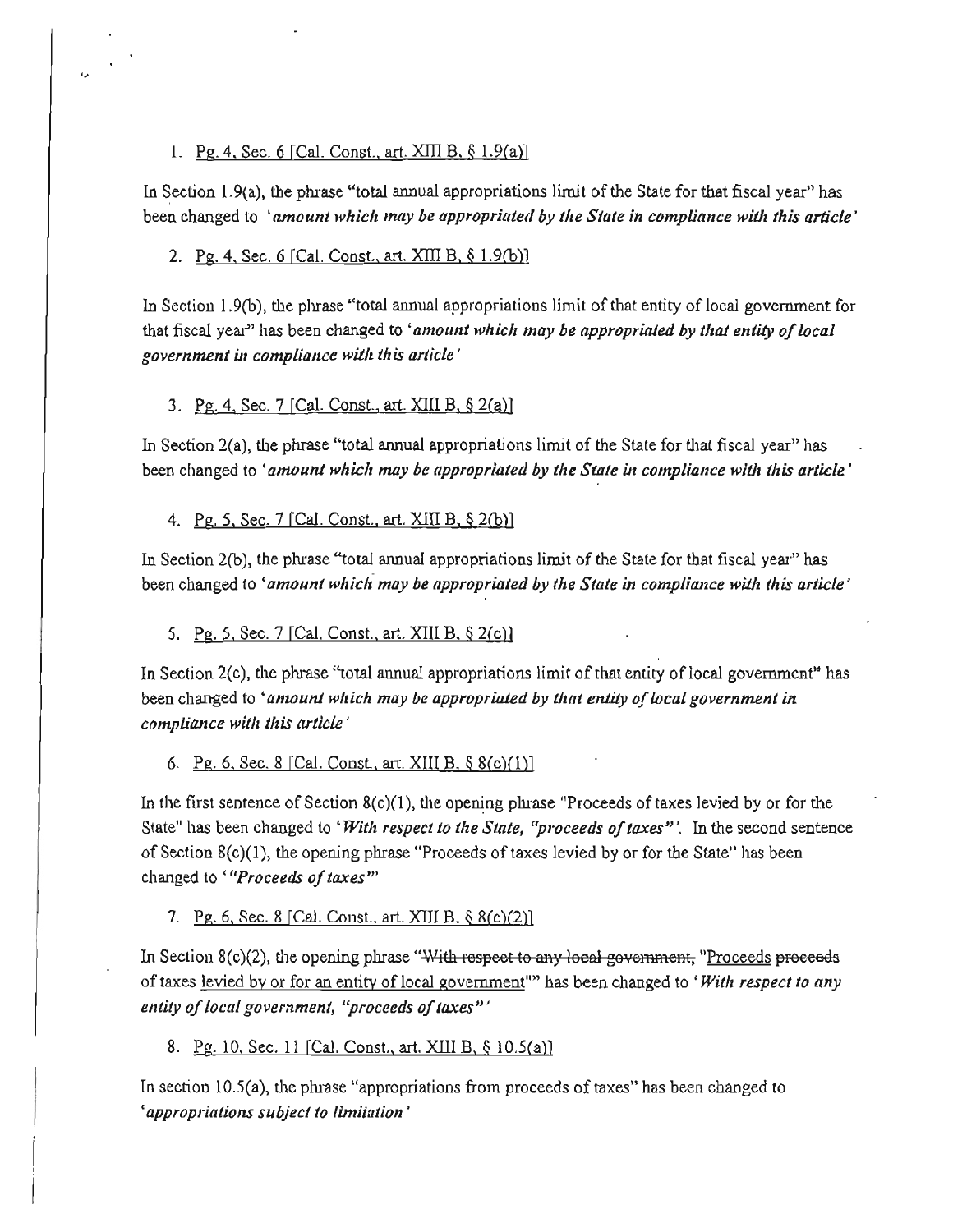**[Sections 4 through 12: added text in underline; deleted text in**  $\frac{1}{12}$  **and**  $\frac{1}{12}$  **and**  $\frac{1}{12}$  **and**  $\frac{1}{12}$  **and**  $\frac{1}{12}$  **and**  $\frac{1}{12}$  **and**  $\frac{1}{12}$  **and**  $\frac{1}{12}$  **and**  $\frac{1}{12}$  **and**  $\frac{1}{12}$  **and \frac{1}{** 

#### *SECTION* 1. *Ti1le.*

This Act shall be known, and may be cited as, the "Government Spending Limit" Act of 2012."

#### *SECTION 2. Statement of Purpose.*

The purpose of this Constitutional Amendment is to force California politicians to balance the budget by spending only what the state can afford. It will repair California's broken budget system by rejecting the failed pattern of wasteful government spending, enormous deficits and debt, and higher taxes in favor of a reasonable spending limit that will force state and local politicians to live within their means, balance the budget, pay down our debt; and control spending without wasting additional taxpayer dollars. By doing this, we will help create jobs and foster a healthy economy.

#### **SECTION 3. Findings and Declarations.**

The People of the State of California find and declare the following:

(a) California politicians waste too much of our tax money. They don't **prioritize programs or cut waste. Instead, they threaten massive tax hikes or cuts to critical programs like law enforcement an4 schools, but they never seriously work to clean up the waste and inefficiencies in govenunent. 'This measure allows voters to take**  control of government spending and forces the politicians to prioritize programs and clean up the waste and abuses before they ask us to pay more of our hard-earned dollars in new and higher taxes.

(b) More spending, debt; and higher taxes are not the answer to California's budget problems. In the ten years between 2000-01 and 2010-11, total state spending increased by over \$39 billion. In 2009, our state Legislature imposed one of the largest tax increases ever enacted by any state in American history-over \$12 billion.

< c) However, in spite of these eye-popping tax and spending increases, California government continues to fail the people. The politicians still cannot balance our state and local budgets-in good or bad economic times. Instead, they use gimmicks

 $A$  mdt.  $\#$  S.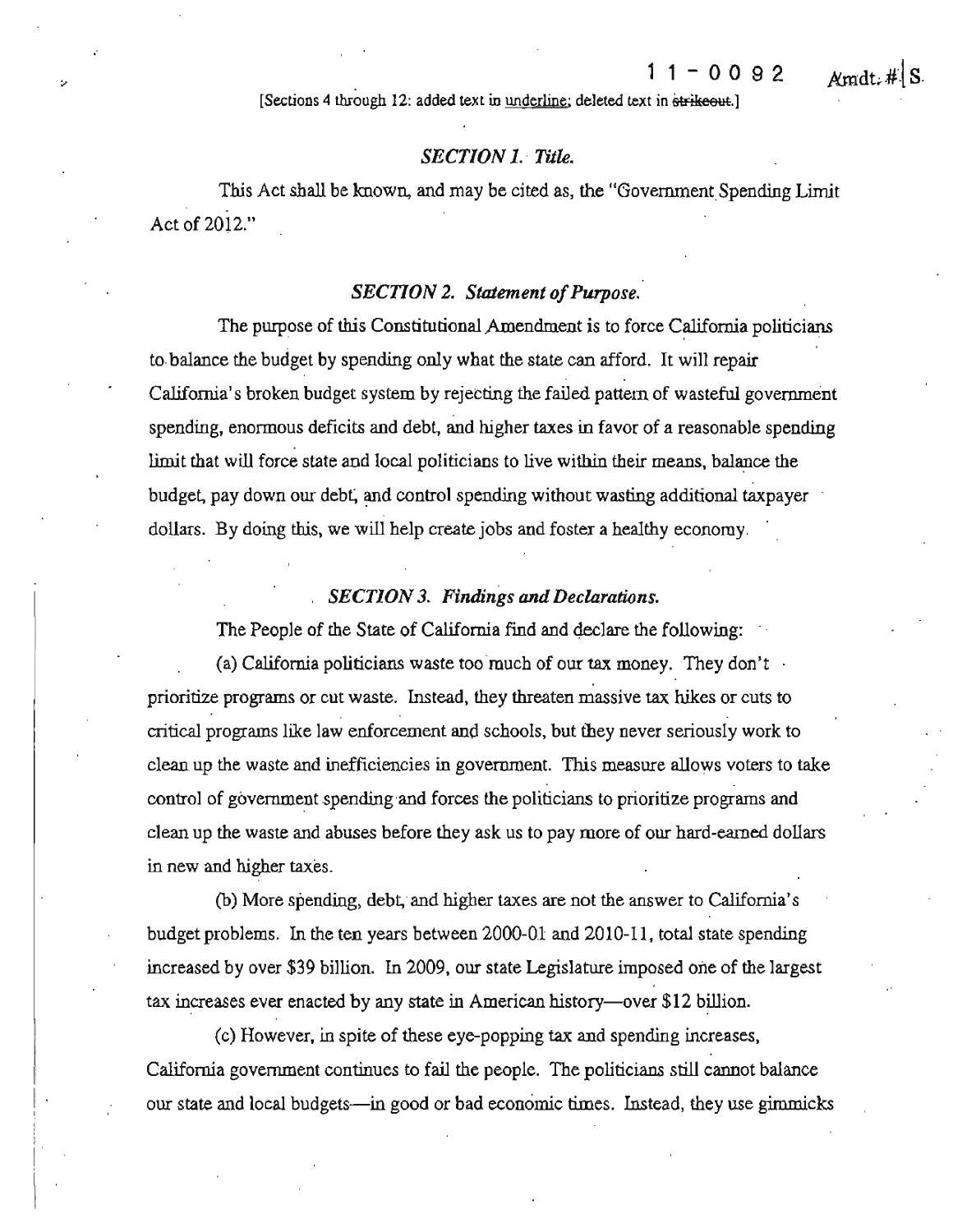and borrowing to claim budgets are balanced when they know they are not. In fact, as much as 85 percent of the Legislature's short-term budget "fixes" are never achievedleaving California taxpayers deeply in debt and the budget unbalanced year after year. This has resulted in billions more in deficits and long-term debt that our children and grandchildren will have to pay back. Currently, California's debt is already estimated in excess of \$200 billion, including billions for excessive pensions.

"

(d) All of these additional taxes, spending, and debt did not improve the lives of everyday Californians. Today, our roads are crumbling, our schools are failing, and our public universities are becoming unaffordable. Our water system is broken, our prisons **are overflowing, and we have fewer police officers patrolling our streets.** 

**(e)** As the past ten years have proven, no amount of increased taxes and **spending will ever fix the problem because the special interests who control our state and**  their politician friends will simply divert any extra taxpayer dollars to their own benefit, like unsustainable and overly generous public employee pensions. California does not have a revenue problem, it has a spending problem, The politicians no longer represent the taxpayers—only the special interests who demand higher spending and taxes with no **accountability and no assurances the money isn't wasted.** 

 $\hat{I}$  (f) Since the politicians can no longer be trusted to spend taxpayer money wisely, it is time for Californians to once again take back control of their government and limit what the politicians can spend, In 1979, voters enacted a reasonable spending limit, but over time the Legislature and special interests have demolished that limit originally approved by the voters.

**(g) A cruci.a! component of controlling government spending is to also control government's ability to extract additional revenues from taxpayers. In 1978, voters**  enacted a reasonable rule that no tax could be imposed by the Legislature without a twothirds vote. Despite that clear and unambiguous standard, the Legislature and the special interests have attempted to undermine the two-thirds vote for taxes by suggesting that it **may be possible for the Legislature to raise taxes on a simple majority vote in some situations. Here, the voters again reaffirm the two-thirds vote rule for taxes and declare**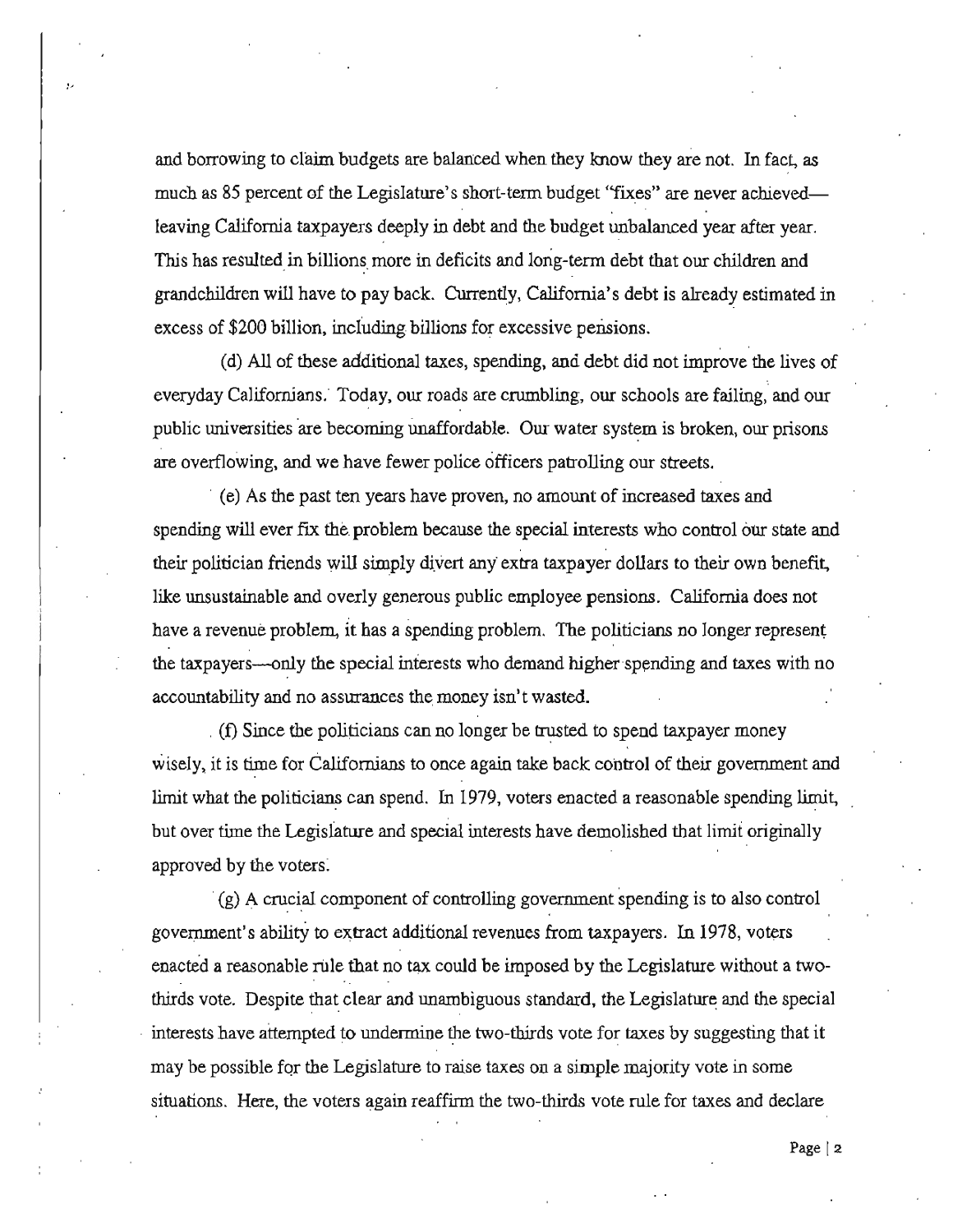**that all taxes, however constructed or conceived, may only be authorized, adopted, or**  increased by the Legislature through a two-thirds vote of each house.

"

(h) The only effective way to control government spending. end waste. payoff our debt, and protect taxpayers is to impose a reasonable spending limit that will force . California politicians to once again live within our means and check the explosive and **ineffective growth of govenunent spending once-and-for-aU.** 

## **SECTION 4. Section 1 of Article XIII B of the California Constitution is amended, to** *read:*

SEC. 1. (a) The total annual appropriations subject to limitation of the State  $\ddot{\text{and}}$ ef each local government shall not exceed the appropriations limit of the entity of government for the prior year adjusted for the change in the cost of living and the change in population, except as otherwise provided in this article.

(b) The total annual appropriations subject to limitation of each entity of local government shall not exceed the appropriations limit for the prior year adjusted for the change in the cost of living and the change in population, except as otherwise provided in this article.

**<u>(c)</u>** Any person shall have standing to challenge a violation of this article and enforce its compliance. In such a legal action. the government hears the burden of **proving its compliance with this article by a preponderance of the evidence.** 

# **SECTION 5. Section 1.5 of Article XIII B of the California Constitution is amended,**

*to read:*<br>SEC. 1.5. <u>The annual calculation of the appropriations limit under this article</u> for the State shall be reviewed as part of an annual financial audit conducted by the Controller. The annual calculation of the appropriations limit under this article for each entity of local government shall be reviewed as part of an annual financial audit.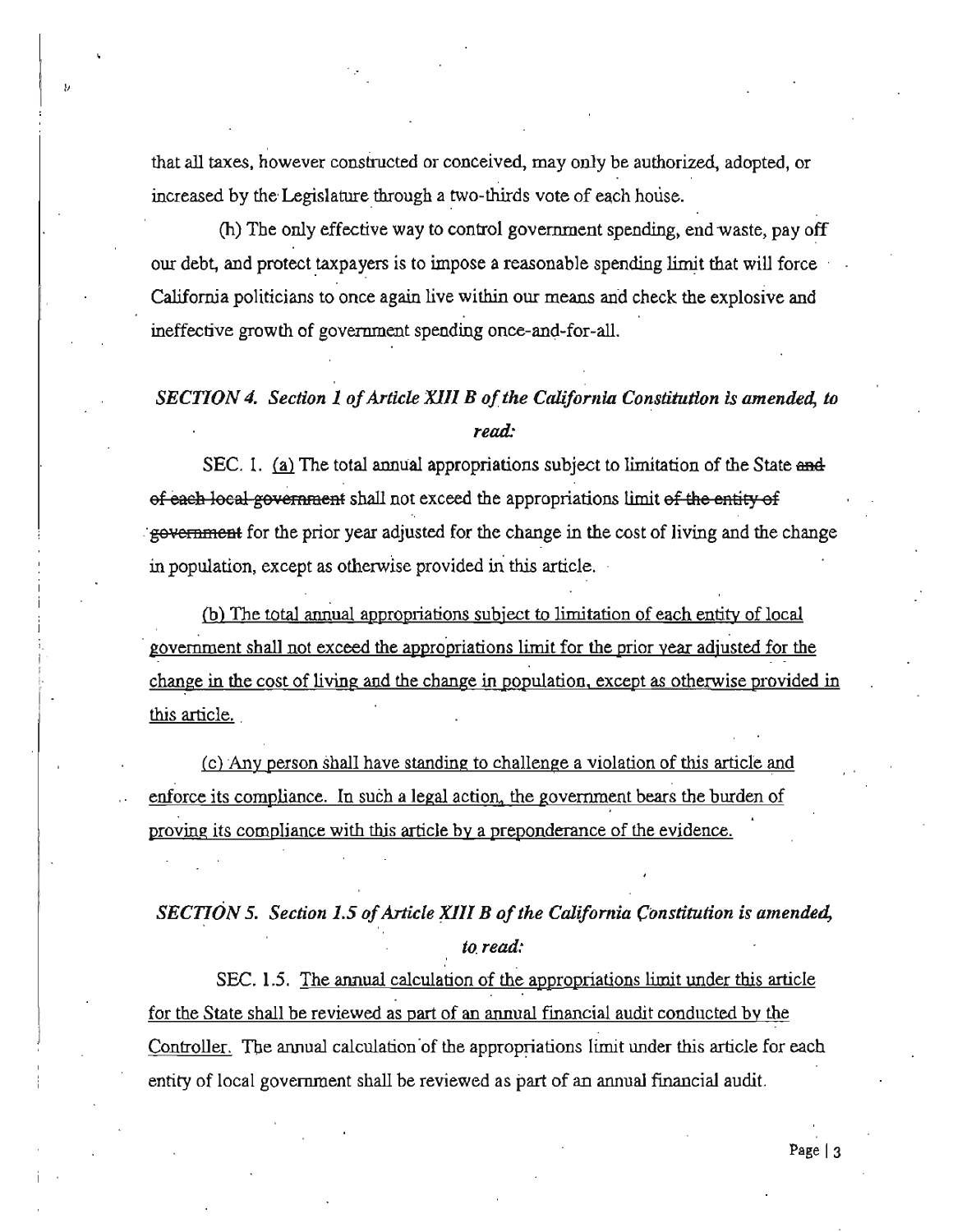## SECTION 6. Section 1.9 is added to Article XIII B of the California Constitution, to read:

SEC. 1.9. (a) If, in any fiscal year, the total amount of all proceeds of taxes received by the State exceeds the amount which may be appropriated by the State in compliance with this article and the total amount of debt service of the State in that fiscal year is five percent  $(5\%)$  or more of the appropriations limit, such excess revenue shall be appropriated in the subsequent fiscal year for the reduction of debt.

(b) If, in any fiscal year, the total amount of all proceeds of taxes received by an entity of local government exceeds the amount which may be appropriated by that entity of local government in compliance with this article and the total amount of debt service of that entity of local government in that fiscal year is five percent  $(5\%)$  or more of the appropriations limit, such excess revenue shall be appropriated in the subsequent fiscal year for the reduction of debt.

SECTION 7. Section 2 of Article XIII B of the California Constitution is amended, to read:

SEC. 2. (a) If, in any fiscal year, the total amount of all proceeds of taxes received by the State exceeds the amount which may be appropriated by the State in compliance with this article by less than two billion dollars and the total amount of debt service of the State in that fiscal year is less than five percent  $(5\%)$  of the appropriations limit, the excess revenue shall be appropriated as follows:

(1) Fifty percent of all revenues-received by the State in a fiscal year and in the fiscal year immediately following it in excess of the amount which may be appropriated by the State in compliance with this article during that fiscal year and the fiscal year immediately following it shall be transferred and allocated, from a fund established for that purpose, pursuant to Section 8.5 of Article XVI. Notwithstanding Article XVI, revenues transferred and allocated pursuant to this paragraph shall only supplement the funding guarantee for schools, and shall not change the minimum funding formula or the maintenance factor.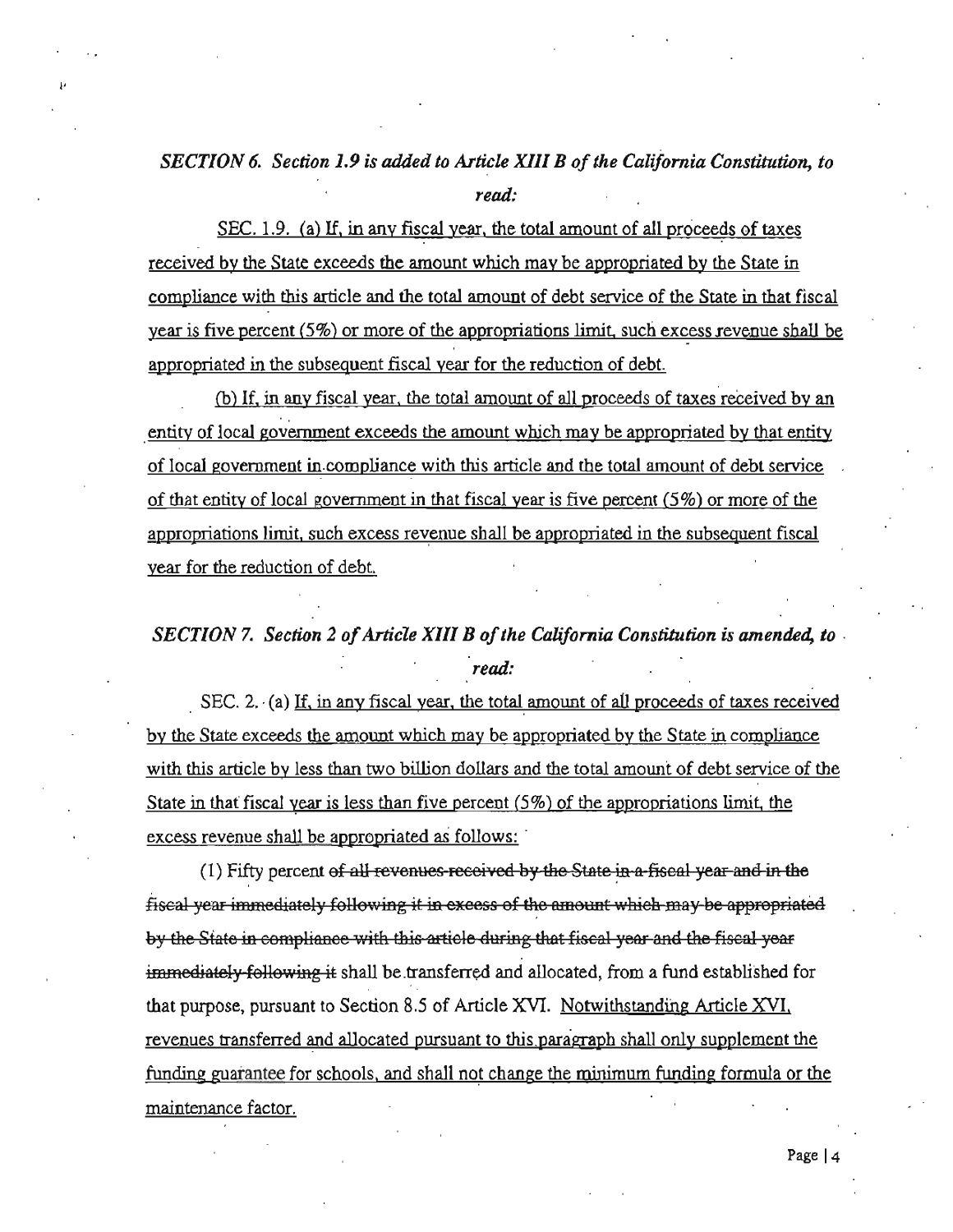(2) Fifty percent shall be transferred to the prudent state reserve fund required by Section 5.5. Notwithstanding Section 5 and Section 5.5, revenues transferred pursuant to this paragraph shall not constitute an appropriation subject to limitation. of all revenues received by the State in a fiscal year and in the fiscal year immediately following it in excess of the amount which may be appropriated by the State in compliance with this article during that fiscal year and the fiscal year immediately following it shall be returned by a revision of tax rates or fee schedules within the next two subsequent fiscal years.

(b) If, in any fiscal year, the total amount of all proceeds of taxes received by the State exceeds the amount which may be appropriated by the State in compliance with this article by two billion dollars or more and the total amount of debt service of the State in that fiscal year is less than five percent  $(5\%)$  of the appropriations limit, the excess revenue shall be refunded to the taxpayers by a reduction of tax rates or fees within the next two subsequent fiscal years.

(c) If, in any fiscal year, the total amount of all proceeds of taxes All revenues received by an entity of local government, other than the State, in a fiscal year and in the fiscal year immediately following it in excess of the amount which may be appropriated by the entity in compliance-with this article during that fiscal year and the fiscal year immediately following it exceeds the amount which may be appropriated by that entity of local government in compliance with this article and the total amount of debt service of that entity of local government in that fiscal year is less than five percent  $(5\%)$  of the appropriations limit, the excess revenue shall be returned to the taxpayers by a reduction revision of tax rates or fees fee-sebedules within the next two subsequent fiscal years.

## SECTION 8. Section 8 of Article XIII B of the California Constitution is amended, to read:

SEC. 8. As used in this article and except as otherwise expressly provided herein: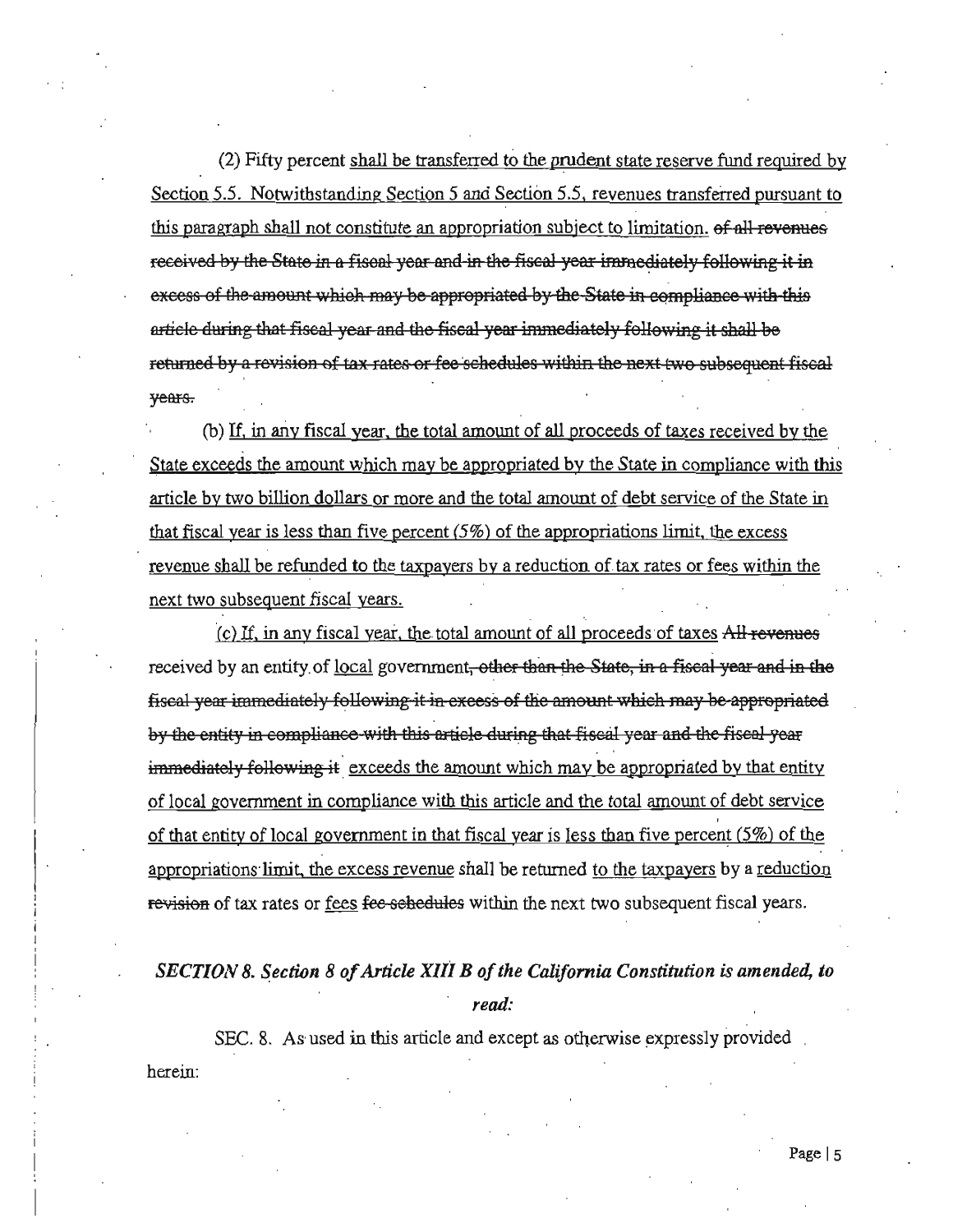(a) "Appropriations subject to limitation" of the State means any authorization to expend during a fiscal year the proceeds of taxes levied by or for the State, exclusive of state subventions for the use and operation of local government (other than subventions made pursuant to Section 6) and further exclusive of refunds of taxes, benefit payments from retirement, unemployment insurance, and disability insurance funds.

(b) "Appropriations subject to limitation" of an entity of local government means any authorization to expend during a fiscal year the proceeds of taxes levied by or for an that entity of local government and the proceeds of state subventions to that entity (other than subventions made pursuant to Section 6) exclusive of refunds of taxes.

(c) (1) With respect to the State, "proceeds Proceeds of taxes" shall include, but not be restricted to, all tax revenues and the proceeds to the State an entity of government, from (1) regulatory licenses, user charges, and user fees to the extent that those proceeds exceed the costs reasonably borne by the State that entity in providing the regulation, product, or service, and  $(2)$  the investment of such  $\alpha$  revenues and proceeds. "Proceeds of taxes" shall not include subventions to local governments (other than subventions made pursuant to Section 6).

(2) With respect to any entity of local government, "proceeds of taxes" shall include, but not be restricted to, all tax revenues and the proceeds to an entity of local government from regulatory licenses, user charges, and user fees to the extent that those proceeds exceed the costs reasonably borne by the entity of local government in providing the regulation, product, or service, subventions received from the State, other than pursuant to Section 6, and, the investment of such revenues, proceeds, and subventions. with respect to the State, proceeds of taxes shall exclude such subventions.

(d) "Local government" means any city, county, city and county, charter city, charter county, charter city and county, school district, community college district, special district, authority, or any other political subdivision of or within the State.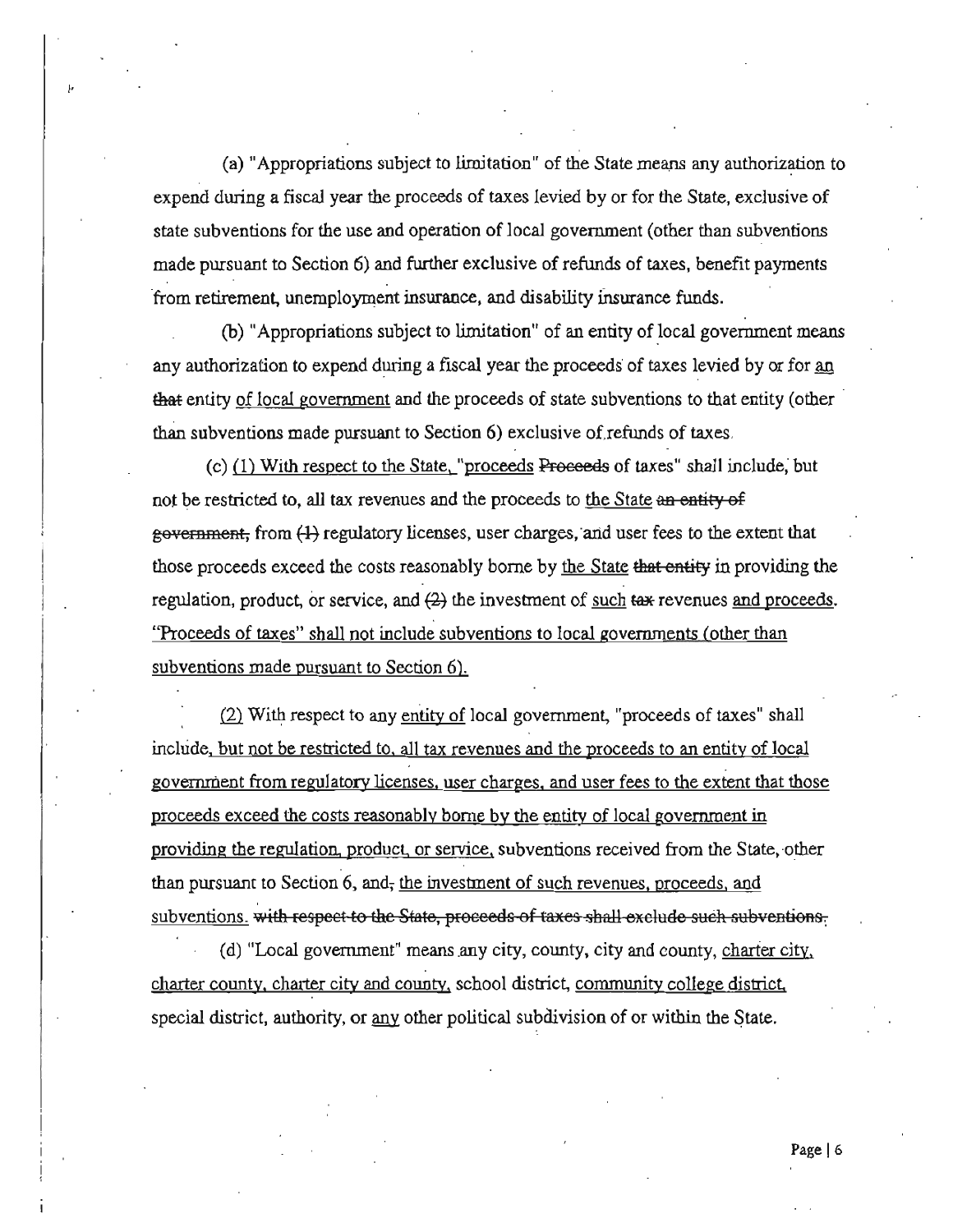$(e)$  (1) "Change in the cost of living" for the State, a school district, or a **community college district means the percentage change in California per capita personal**  income from the preceding year.

(2) "Change in the cost of living" for an entity of local government, other than a school district or a community college district, shall he either (A) the percentage change in California per capita personal income from the preceding year, or (B) the percentage change in the local assessment roll from the preceding year for the jurisdiction due to the addition of local nonresidential new construction. Each entity of local government shall select its change in the cost of living pursuant to this paragraph annually by a recorded vote of the entity's governing body.

(f) (1) "Change in population" of any entity of local government, other than a school district or a community college district the State, a sebool district, or a community eollege district, shall be determined by a method prescribed by the Legislature, provided that such determination shall be revised, as necessary, to reflect the periodic census . **conducted by the United States Department of Commerce. or successor department of the**  United States Government.

 $(2)$  "Change in population" of a school district or a community college district shall be the percentage change in the average daily attendance of the school district or community college district from the preceding fiscal year, as determined by a method prescribed by the Legislature.

 $\sim$ 

 $(3)$  "Change in population" of the State shall be determined by adding  $(1)$  the percentage change in the State's population multiplied by the percentage of the State's budget in the prior fiscal year that is expended for other than educational purposes for kindergarten and grades one to  $12$ , inclusive, and the community colleges, and  $(2)$  the percentage change in the total statewide average daily attendance in kindergarten and grades one to 12, inclusive, and the community colleges, multiplied by the percentage of the State's budget in the prior fiscal year that is expended for educational purposes for kindergarten and grades one to 12, inclusive, and the community colleges. Any determination of population pursuant to this subdivision paragraph, other than that

**Page 17**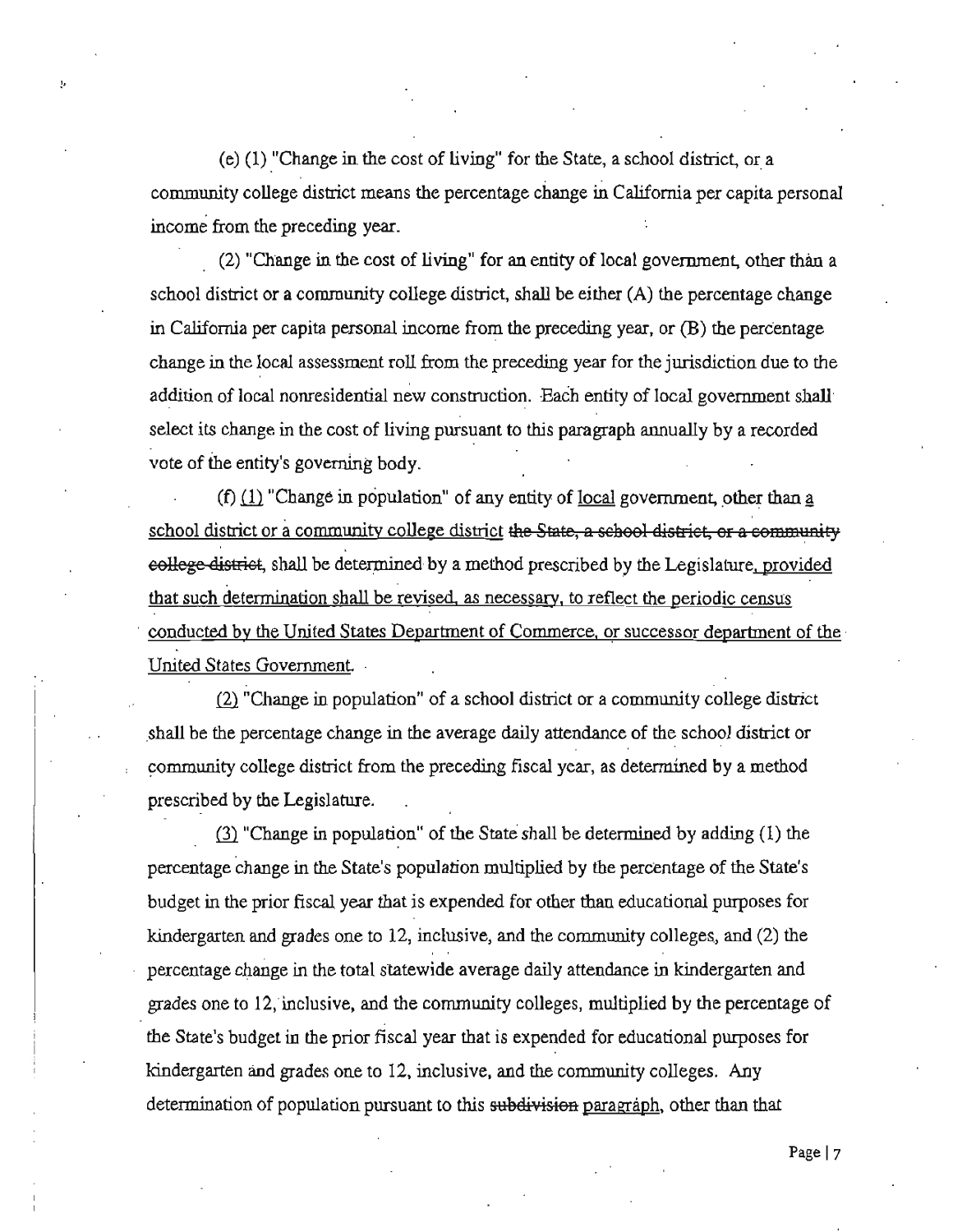measured by average daily attendance, shall be revised, as necessary, to reflect the periodic census conducted by the United States Department of Commerce, or successor department.

(g) "Debt service" means appropriations required to pay the cost of interest and redemption charges, including the funding of any reserve or sinking fund required in connection therewith, on indebtedness existing or legally authorized as of January 1, 1979, or on bonded indebtedness thereafter approved according to law by a vote of the electors of the issuing entity voting in an election for that purpose.

(h) The "appropriations limit" of each entity of <u>local</u> government and of the State for each fiscal year is that amount which total annual appropriations subject to limitation may not exceed under Sections 1 and 3. However, the "appropriations limit" of each entity of government for fiscal year 1978 79 is the total of the appropriations subject to limitation of the entity for that fiscal year. For fiscal year 1978 79, state subventions to local governments, exclusive of federal grants, are deemed to have been derived from the proceeds of state taxes.

(i) Except as otherwise provided in Section 5, "appropriations subject to limitation" do not include local agency loan funds or indebtedness funds, investment (or authorizations to invest) funds of the State, or of an entity of local government in accounts at banks or savings and loan associations or in liquid securities.

(i) "Debt" means the total amount of outstanding general obligation bonds or other bonded indebtedness of the State or an entity of local government, including interest and redemption charges, approved according to law by a vote of the electors of the issuing entity.

## SECTION 9. Section 9 of Article XIII B of the California Constitution is amended, to read:

SEC. 9. "Appropriations subject to limitation" for each entity of <u>local</u> government and for the State do not include:

(a) Appropriations for debt service.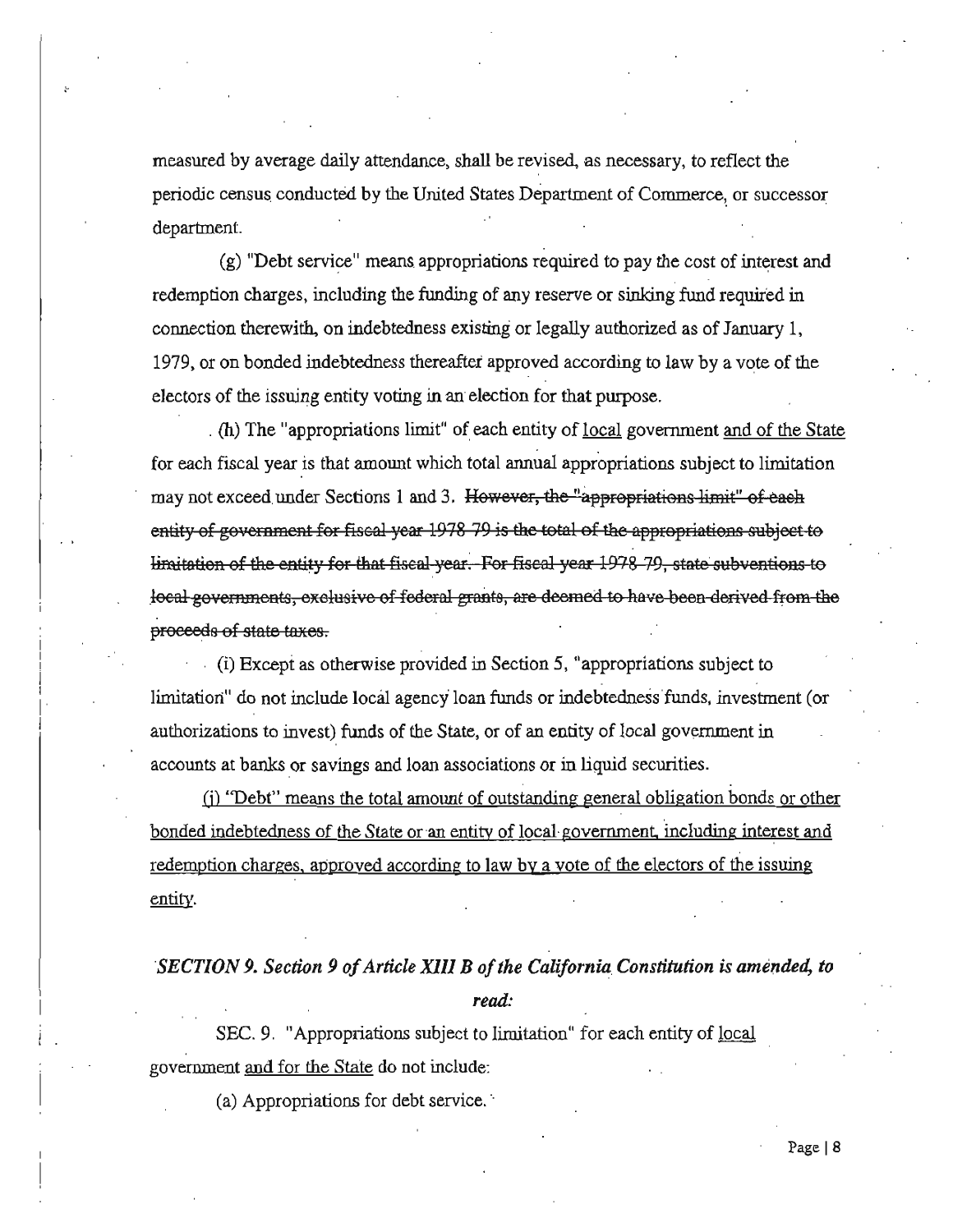(b) Appropriations required to comply with mandates of the courts or the federal government which, without discretion, require an expenditure for additional services or **which unavoidably make the provision of existing services more costly.** 

(c) Appropriations of any special district which existed on January I, 1978, and which did not as of the 1977-78 fiscal year levy an ad valorem tax on property in excess of  $12\frac{1}{2}$  cents per \$100 of assessed value; or the appropriations of any special district then existing or thereafter created by a vote of the people, which is totally funded by other than the proceeds of taxes.

(d) Appropriations for all qualified capital outlay projects, as defined by the Legislature. As used in this subdivision, an appropriation for a "qualified capital outlay **project" means an appropriation for a fixed asset (including land and construction) with a**  useful life **of ten'or more years and a value which equals or exceeds one hundred**  thousand dollars (\$100.000).

<sup>i</sup>(e) Appropriations of revenue which are derived from any of the following:

(1) That portion of the taxes imposed on motor vehicle fuels for use in motor vehicles upon public streets and highways at a rate of more than nine cents (\$0.09) per gallon.

(2) Sales and use taxes collected on that increment of the tax specified in paragraph (I).

(3) That portion of the weight fee imposed on commercial vehicles which exceeds the weight fee imposed on those vehicles on January I, 1990.

*SECTION 10. Section* 9.5 *is added to Article XIII B ofthe California Constitution, to read:* 

SEC. 9.5. No statute enacted either pursuant to Article IV or Section 8 of Article **II may (1) exempt or have the effect of exempting any appropriation from the appropriations limit of the State or an entity of local goverrunent. or (2) exempt or have the effect of exempting any proceeds of taxes from this article.**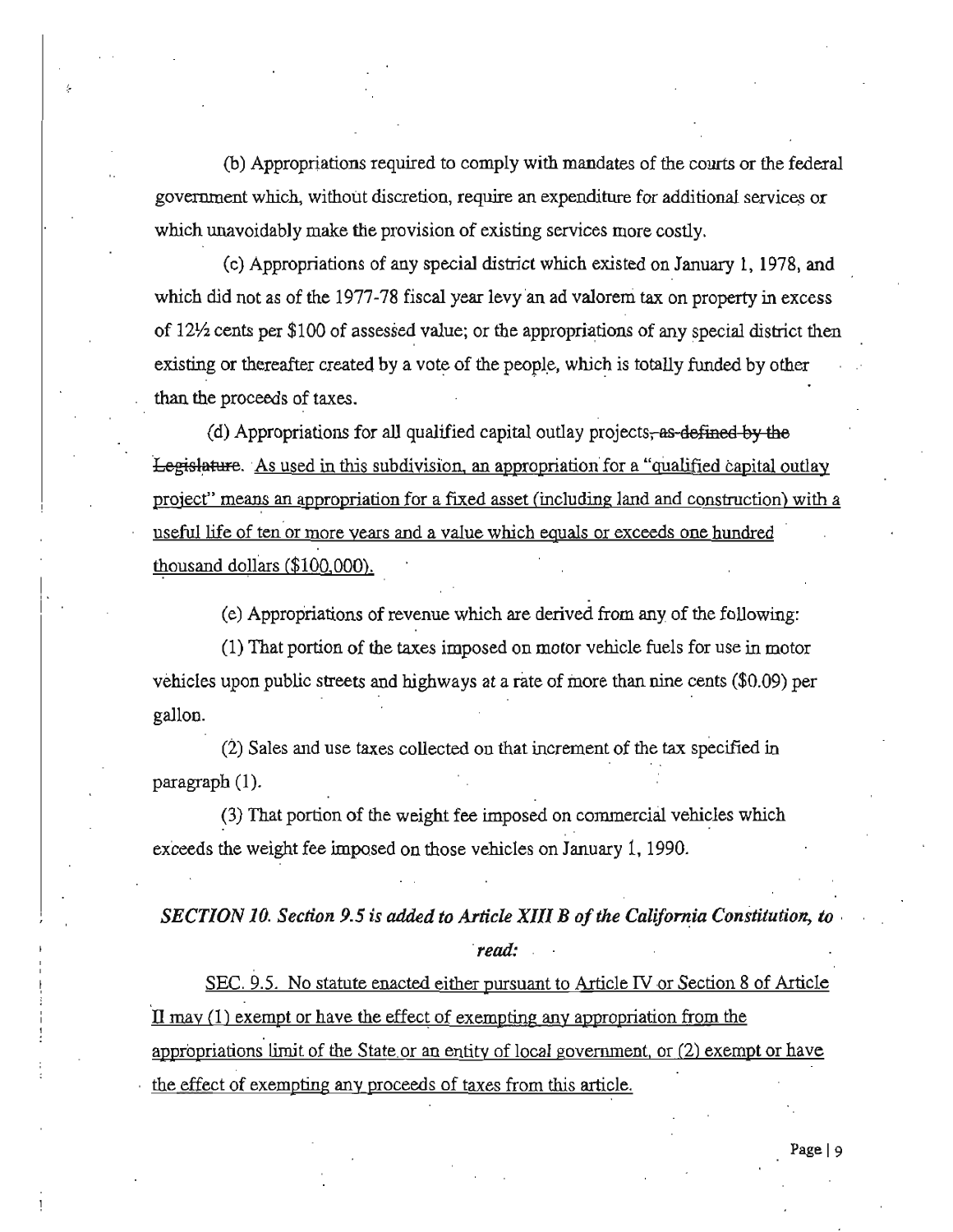## **SECTION 11. Section 10.5 of Article XIII B of the California Constitution is** *amended, to read:*

SEC. 10.5. (a) For fiscal years beginning on or after July 1,  $1990$  2013, the appropriations limit for the State shall be the total amount of appropriations subject to limitation in fiscal year  $2010-11$  adjusted for changes in population and changes in the **cost of living from that fiscal year** pursuant" to **this article.** 

(b) The appropriations limit of each entity of local government shall be the appropriations limit for the 1986-87 fiscal year adjusted for the cbanges made from that fiscal year pursuant to this article, as amended by the measure adding this section, adjusted for the changes required by Section 3.

**SECTION 12. Section 23 is added to Article IV of the California Constitution, to read:** 

**SEC. 23. (a) Notwithstanding any other provision of this Constitution or any other**  law, any change in state statute must be enacted by an act passed by not less than twothirds of all members elected to each of the two houses of the Legislature if the change in state statute would do any of the following:

**(1) Impose a new Of higher tax on any taxpayer:** 

**(2) Authorize or enable imposition of a new or higher tax on any taxpayer by the State: or** 

**(3) Authorize or enable imposition of a new or higher tax on any taxpayer by any political subdivision of the state.** 

(b) As used in this section:

(1) "Change in state statute" includes, but is not limited to all of the following:

 $(A)$  Bills passed by the Legislature:

**\$) An addition to. or amendment Of repeal of. an initiative statute that only becomes effective when approved by the electors:**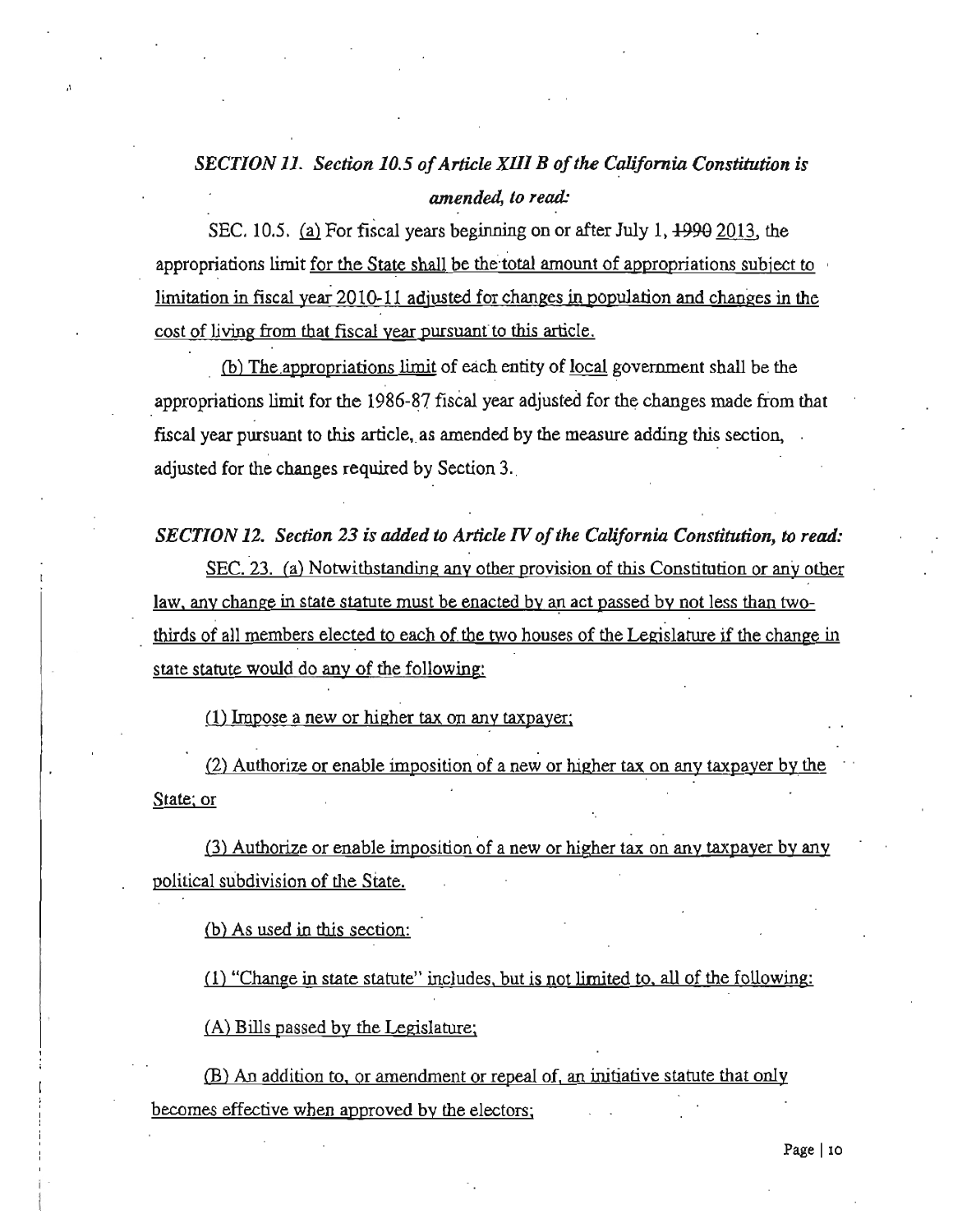**(e) An addition. amendment. or repeal of statutory "in-lieu" provisions or findings of statewide concern: and** 

 $\vert$ I j<br>!

> **(D) Any and every other poss.ihle type of modification to state law.** whethe~ **by**  addition, amendment, repeal, that is not identified in subparagraphs (A) through (C).

(2) "Tax" shall be defined by either subdivision (b) of Section 3 of Article XIII  $\Lambda$ or subdivision (e) of Section  $1$  of Article XIII C.

**(3) ''Political subdivision" includes any "local government" and any "special**  district" as those terms are defined in Section 1 of Article XIII C.

**(e) To the extent that any other provision of this Constitution could be read.**  whether expressly or impliedly, as allowing the Legislature to enact any change in state. statute that does any of the things identified in paragraphs  $(1)$  through  $(3)$  of subdivision (a) without being enacted by an act passed by not less than two-thirds of all members **elected to each of the two houses of the Legislature. this section shall be completely controlling.** 

**(d)** Any change in state statute enacted by the Legislature between December 1. 2011 and the effective date of this section. that would have been prohibited if this section **were in effect on the date the change in state statute was enacted. is hereby repealed as of the date of its enactment. although the change in state statute may be reenacted by the**  Legislature and signed into law by the Governor in compliance with the requirements of **this section.** 

(e) Notwithstanding Section 32 of Article XIII any person shall have standing to **challenge a violation of this section and enforce its compliance. In such a legal action. the governrnent bears the burden of proving its compliance with this section by a preponderance of the evidence.**